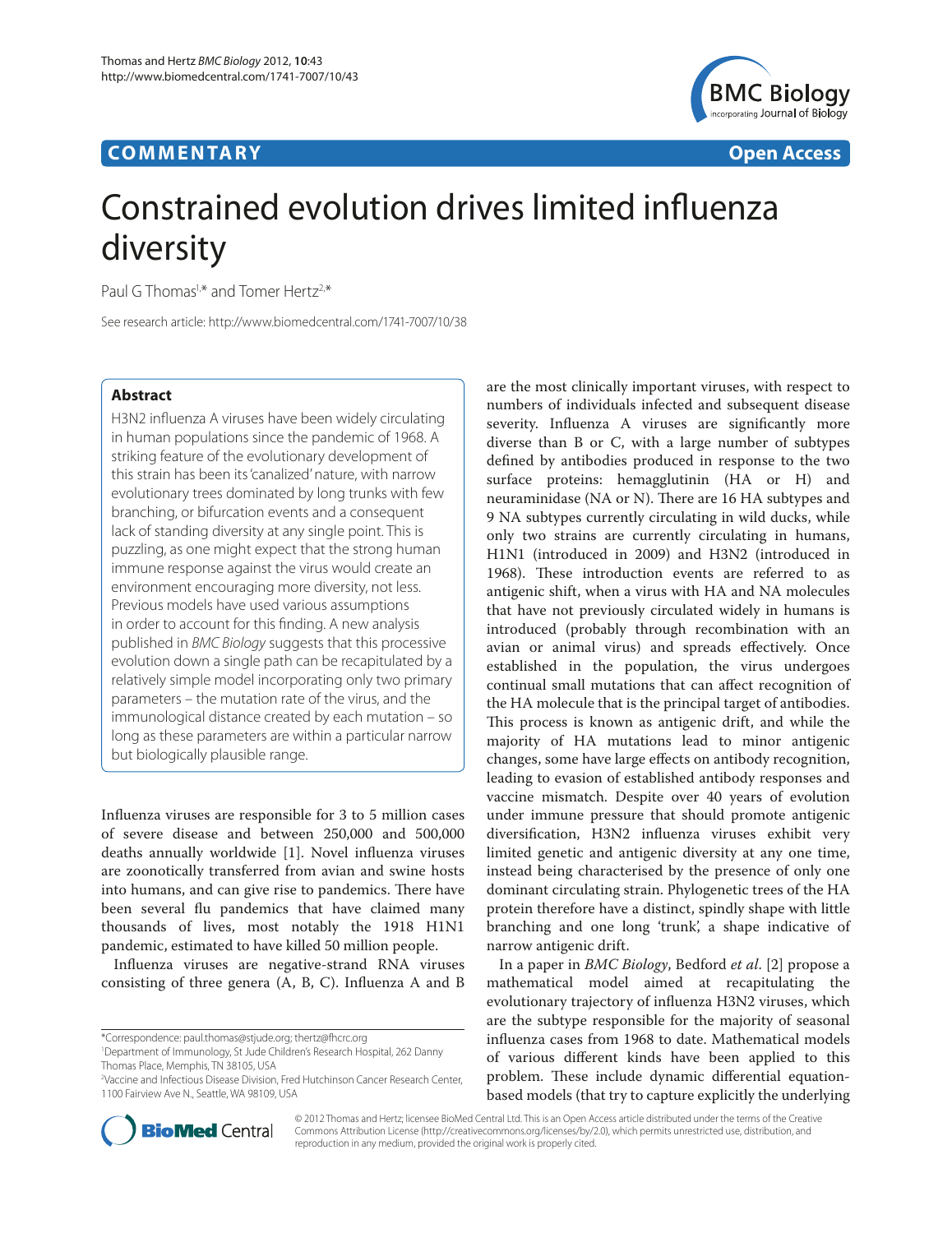mechanisms operating in biological systems) and agentbased models – the approach used here. In agent-based models, a simulation is run over extended periods of hypothetical time, and the behavior of each unique agent in the ecosystem (each virus, each person and its immunological history) is tracked computationally during this period and under multiple scenarios. Each simulation of the model requires specifying a set of tuning parameters, which represent various biological quantities such as viral mutation rates and viral spread among individuals. To understand mechanisms (for example, viral evolution) in this kind of model, the parameter values are altered and the simulation outcomes are compared. These approaches are computationally intensive – in this study, the behaviors of 90 million individuals are simulated, along with the antigenic makeup, distribution and spread of the viruses they carry. In each simulation, all individuals and viruses are tracked over a period of 40 years, and the complete genealogy and antigenic evolution of the viruses is stored. This allows the authors to build infection trees that track the temporal evolution of viral strains over time and to identify temporal and geographical effects on infection rates.

The authors find that this model recapitulates key features of H3N2 influenza evolution. It exhibits seasonality in temperate regions (and not in tropical regions), it creates spindly genealogical trees, and viruses have limited antigenic diversity at any given time. The behavior of the system is largely governed by two parameters: the mutation rate of the virus, and the immunological distance created by each mutation. Both of these parameters are sensible and represent properties of influenza viruses that seem intuitively likely to shape viral evolution. The authors found that under a narrow range of parameter values for these biological properties, the virus evolved along a linear 'canal' similar to that observed experimentally. The mutation rate of the virus had to be high enough to allow mutations, but not so high that an overwhelming number of new lineages were generated in a short time, otherwise excess divergence events (that is, branching) would result. Similarly, the immunological distance generated by each mutation could not be so great as to quickly produce viruses that are immunologically unrelated. The 'trunk' like shape of the phylogenetic tree is in part the result of the competition among closely related viruses to overcome existing partially effective immune responses. If each mutation allowed complete immune escape, then the viruses would quickly occupy separate, noncompetitive niches and greater diversification would be observed.

Other groups have attempted to model the phylogenetics of H3N2 influenza viruses by computational and modeling analyses using different approaches. Ferguson *et al*. [3] used an alternative agentbased modeling approach and were able to recapitulate the shape of the H3N2 trees. However, this required the introduction into the model of a highly effective crossreactive immune response against all influenza strains that persisted for at least six months, but decayed shortly thereafter [3], and such short-lived strain-transcending immunity is not consistent with experimental observations. More recently, Koelle *et al*. [4] used a dynamic differential equation-based model and generated trees consistent with H3N2 evolution without the need for strain-transcending immunity, relying on a neutral network evolution model, in which most mutations do not alter antigenicity, mapping predicted viral genotype to antigenic phenotype. Bedford *et al*. [2] did not explicitly model genotype and their resulting model is much simpler than the previous two versions, while still capturing the key antigenic and evolutionary dynamics. They used their simulation data to generate antigenic maps that are highly similar to actual maps reported by Smith *et al*. [5], which were based on HA inhibition experiments. (These measure the strength of particular antisera against a viral strain: with a panel of antigens (virus) and antisera, the 'distance' between viruses and antisera can be used to visualize the relationships in two-dimensional 'antigenic space' – see Figure 2 of Bedford *et al.* [2]). The linear trajectory of viruses in antigenic space – in which at each point in time there is only one dominant circulating strain – can be explained minimally as a result of immune pressure driving antigenic diversity that is constrained by both mutation rates and the effect of each individual mutation on the antigenic profile of the virus.

Mathematically sophisticated approaches to data analysis are being applied more frequently in biology due to the rapid development of technologies that generate large biological data sets. Sequencing data are the most obvious example as 'deep sequencing' platforms become universally adopted. Most biologists are comfortable inputting a sequence list into standard analysis software and having it generate a phylogenetic tree. It is then relatively easy to make qualitative assessments that certain sequences are more related to each other than to other sequences; but more complex questions requiring expertise with modeling are often left unexplored despite their potential importance. Biologists are often skeptical of the ability of models and complex analyses to provide new insights into complicated systems. There are concerns that models only tell us what we already knew or, even worse, simplify matters to such an extent that anything they tell us will be wrong. Results like those of Bedford *et al*., however, show how a simple model can account for complex behavior. In these cases,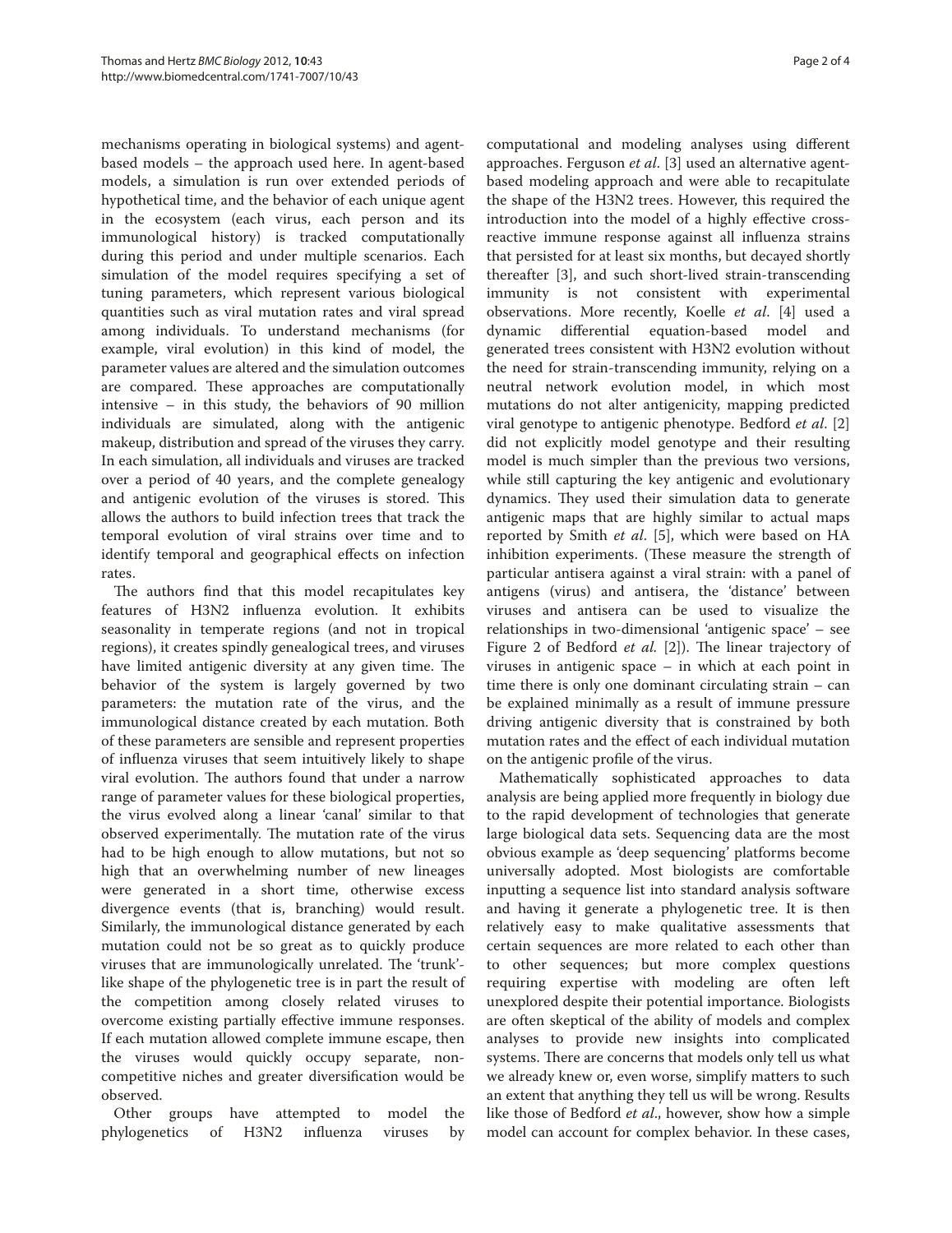modeling provides the useful insight that rich, emergent properties such as the spindly-branched influenza A H3N2 evolutionary tree can arise from simple inputs, and that a more complex model is not in this case strictly necessary.

While such quantifications elegantly frame the underlying biology, they do not address the question most biologists want answered – are the estimates of the model parameters correct? In some modeling exercises, predicted parameters such as mutation rates can be experimentally validated, though in this case the values are somewhat difficult to obtain reliably. The extent to which any single amino acid substitution shifts antigenic reactivity is poorly understood and is usually quantified by the hemagglutination inhibition assay mentioned earlier – but these tests only measure reactivity of antibodies in sera and viruses 'in bulk', using the disruption of red blood cell agglutination as a readout. Many variables can influence the outcome of the tests, including the species of red blood cell used, and the readout is based on a simple two-fold dilution series, limiting quantitative precision. However, another method for model validation is to test other predictions of the model. For instance, the authors here calculate how many bifurcation events we might expect from their model and arrive at one event over 200 years of viral evolution. This is consistent with the one observed event (influenza B) in the last several decades of two to three co-circulating strains (H1, H2, H3 and B). Additional calculations are similarly consistent and predictive. The end result is a conclusion that the forces of natural selection acting on the virus are severely constrained by the parameters controlling viral mutation rate and immunological escape, and so appear to be forcing the evolution of the virus along a single, straight line. This is very different from avian influenza viruses whose phylogeny is very diverse at any given time and exhibits significant branching (for reasons we discuss below).

A testable prediction that arises from this analysis is that 'trunk' isolates – those strains that serve as the parental links among the branches – should be overrepresented in tropical climates with less seasonal cycling of influenza infections. While this is a specific prediction of the model, it makes intuitive sense as tropical regions are where influenza viruses can persist all year, so those strains that make it back to the tropical regions should seed regions that experience seasonal cycles of infection. A careful analysis of available surveillance data should allow a reasonable test of this hypothesis.

For biologists, models that can systematize diverse sets of hypotheses to test whether they stand up to scrutiny can be invaluable for finding subtle contradictions and

can point to which specific hypotheses need revision. These benefits can also come from models that try to synthesize several sets of data simultaneously. For example, models that can merge genetic and proteomic measurements can identify novel links between genes and protein expression [6]. Models can predict some things but not others. For instance, in the Bedford *et al*. paper the model suggests where the sequences in the tropics should fall on a phylogenetic tree relative to sequences in more temperate climates, but it cannot tell us what the next branch of the H3N2 will look like (nor is any model likely to for the foreseeable future). It does, however, suggest one reasonable and simple explanation of why influenza evolution is canalized.

The pattern of natural selection that emerges in this model is a feature of human influenza dynamics, but it does raise intriguing possibilities for understanding the dynamics of influenza ecology more generally. Circulating H5N1 viruses in avian populations have undergone several bifurcation events and consequently display much greater standing diversity than human influenza strains. This is no doubt because of the unique features of evolutionary pressure and spatial migration in avian populations: first, H5 has found unique niches across diverse geographic areas where it can evolve from distinct founders; additionally, and probably more importantly, avian viruses in many (though not all) cases cause limited disease in birds, and so are thought to be under less immunological pressure. These factors are likely to result in mutational parameters for avian virus evolution that are different from those that operate in the human viruses, and it would be interesting to run this model with different parametric inputs to see if avian influenza evolution could also be recapitulated. In this way, computational models might be useful for risk assessment and the focusing of experimental approaches under situations where experimental work is highly regulated and potentially dangerous.

The conclusion reached here is that the canalized character of HA evolution arises primarily from the two critical parameters in the model (mutation rate, immunological distance created by mutation) rather than from the functional constraints of viral invasion of the host, though the molecule must of course maintain its core activity. This suggests that many H3 molecules with equivalent or better fitness are possible as part of alternative evolutionary trajectories and may arise in future bifurcation events.

Published: 21 May 2012

### **References**

- WHO | Influenza (Seasonal) [http://www.who.int/mediacentre/factsheets/ fs211/en/]
- 2. Bedford T, Rambaut A, Pascual M: Canalization of the trajectory of the human influenza virus. *BMC Biol* 2012, 10:38.